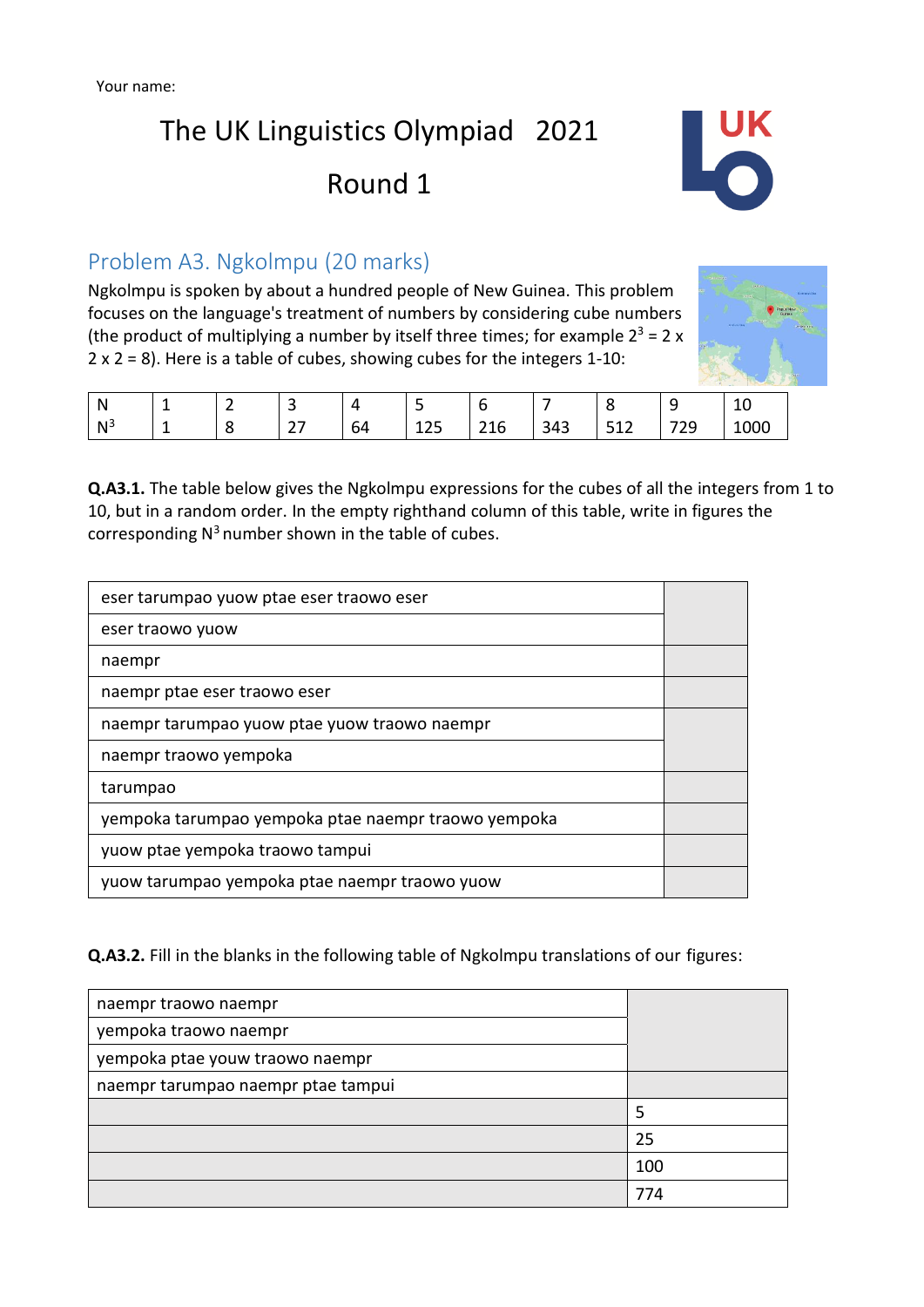The UK Linguistics Olympiad 2021

# Round 1



### Solution and marking.

Scoring: (max 43)

- **A3.1.** 2 points for each correct number. (max 20)
- **A3.2.** 
	- o 2 points for each correct number. (max 8)
	- $\circ$  1 point for each correct word in the correct order. (max 15)

#### **Q.A3.1.**

| A            | eser tarumpao yuow ptae eser traowo eser            | 1000 |
|--------------|-----------------------------------------------------|------|
| B            | eser traowo yuow                                    | 27   |
| $\mathsf{C}$ | naempr                                              | 1    |
| D            | naempr ptae eser traowo eser                        | 64   |
| E            | naempr tarumpao yuow ptae yuow traowo naempr        | 343  |
| F            | naempr traowo yempoka                               | 8    |
| G            | tarumpao                                            | 216  |
| Η            | yempoka tarumpao yempoka ptae naempr traowo yempoka | 512  |
|              | yuow ptae yempoka traowo tampui                     | 125  |
|              | yuow tarumpao yempoka ptae naempr traowo yuow       | 729  |

#### **Q.A3.2.**

| Ngkolmpu                            | our numerals |
|-------------------------------------|--------------|
| naempr traowo naempr                |              |
| yempoka traowo naempr               | 13           |
| yempoka ptae youw traowo naempr     | 91           |
| naempr tarumpao naempr ptae tampui  | 257          |
| tampui                              |              |
| eser traowo naempr                  | 25           |
| yempoka ptae eser traowo eser       | 100          |
| yuow tarumpao yuow ptae yuow traowo | 774          |